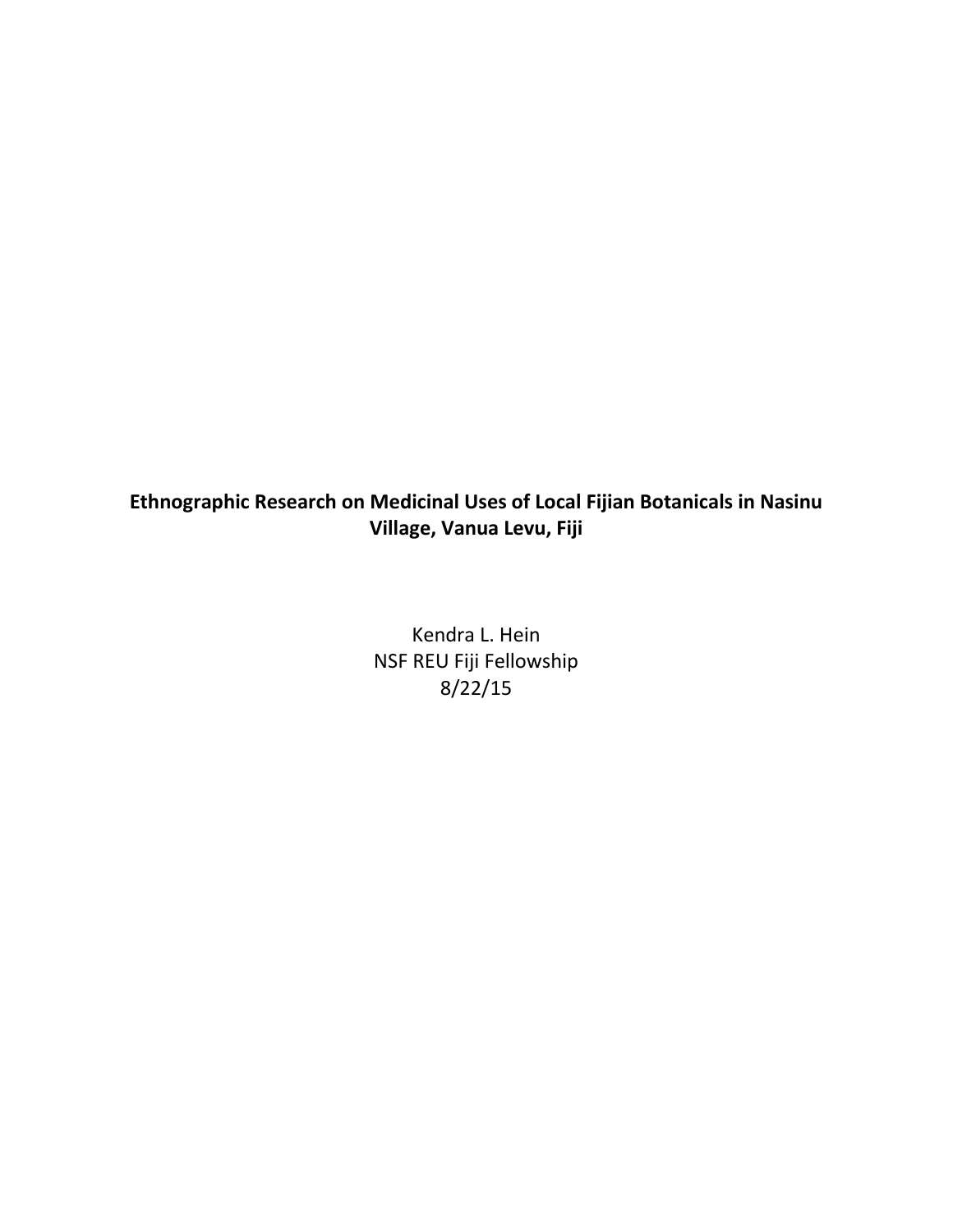## **INTRODUCTION**

Medicinal uses for botanicals is a practice used in all parts of the world, especially in indigenous cultures where access to pharmaceutical remedies may not be handy or affordable. Ethnographic research conducted in July of 2015 in Nasinu village in Natewa Bay, Vanua Levu, Fiji, produced several accounts of medicinal uses for local plants found in and around the village for common human ailments.

## **Background/Objectives**

Nasinu village is a small congregation of around five-hundred Fijian peoples. It is located at the very south end of Natewa Bay on Vanua Levu, Fiji. The main objectives of the ethnographic fieldwork was to learn what type of local plants were used to treat common human ailments in and around Nasinu village.

Many villagers have lived in the village all of their lives, but there are also many men and women who have either married into a family or moved to the village from other villages all around the islands of Fiji. Due to this mix of native Nasinu villagers and outside villagers, the information learned about medicinal uses is both local and country wide. Much of the knowledge is passed down from generation to generation (mainly with the women) and household to household. Information gathered during July 2015 was given by some of the Kevu family, including Joe, Kelesi, and their daughter Vika.

## **INTERPRETATIONS AND CONCLUSIONS**

Data collected on the medicinal uses of local botanicals from the Kevu family show that most common part of the plant used to treat ailments is the leaves. The leaves are generally crushed up in some form in order to release the juice that can be consumed or applied to wounds. One of the plant remedies involving crushed up kalambucidamu and guava leaves helped to alleviate menstrual cramps for graduate research assistant, Kendra L. Hein during her stay in the Kevu household. The adult women of the Kevu family, Vika and Kelesi, were the ones who suggested the remedy and were the ones who prepared it to Kendra.

The plant with the most abundant of uses seems to be the fruit from the coconut palm. Virgin coconut oil can be ingested or applied to the skin in order to treat common ailments, such as, skin rashes, skin diseases and constipation. One such use observed during the stay in the Kevu home was that of Vika applying virgin coconut oil to the neck and body of her youngest son Nemani to treat a skin rash he had. The results of the coconut oil application to the infant have yet to be determined due to the departure of Kendra Hein before the end of the field research time period. Although not medicinal uses, the coconut palm is also used for a variety of other things, such as, making jewelry, furniture, palm frond mats/baskets, and decorations.

Various plants within a village are used for a multitude of purposes including to treat common ailments, such as, headaches, diarrhea, menstruation cramps, toothaches, and more. A big question raised while conducting field research was knowing which plants the Kevu family used are native to Fiji and which plants have been introduced since colonization.